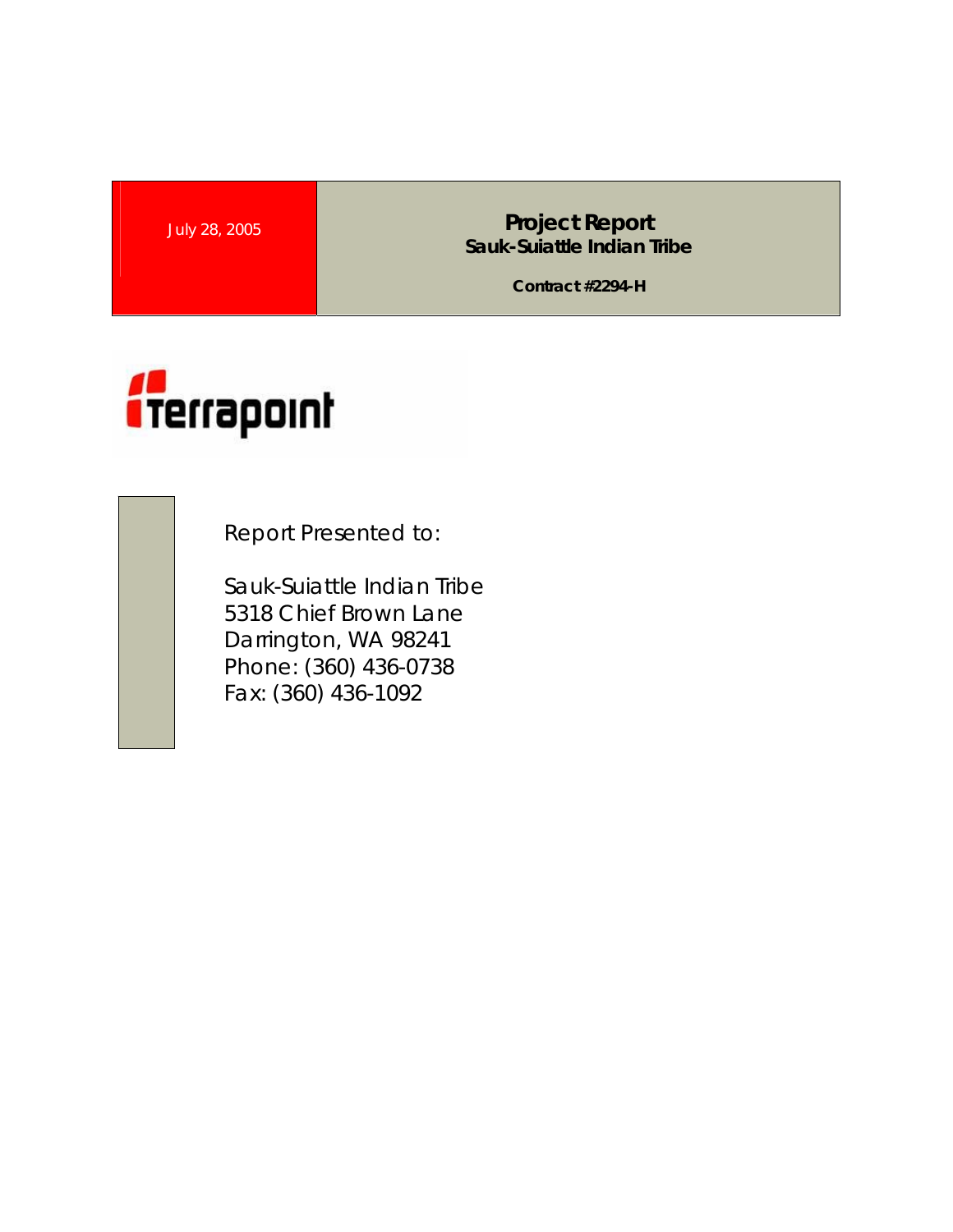## 1.Project Overview

#### **Field Crew:**

The Terrapoint field crew consisted of Todd Mitchell, field project manager and Andy Pace, LIDAR operator. The Aries Aviation aircraft crew consisted of Andre Bourque and Rory Clayton, pilots and Bob Passon, flight engineer.

#### **Post Processing Crew:**

Todd Mitchell completed the processing of GPS data. Craig Glennie carried out data validation and calibration. Vegetation removal and final product generation were completed the Houston processing team: Peggy Cobb, Brian Herring and Joe Sackett.

#### **Size of Project:**

The project site covered approximately 8 square miles, as identified in the following image:

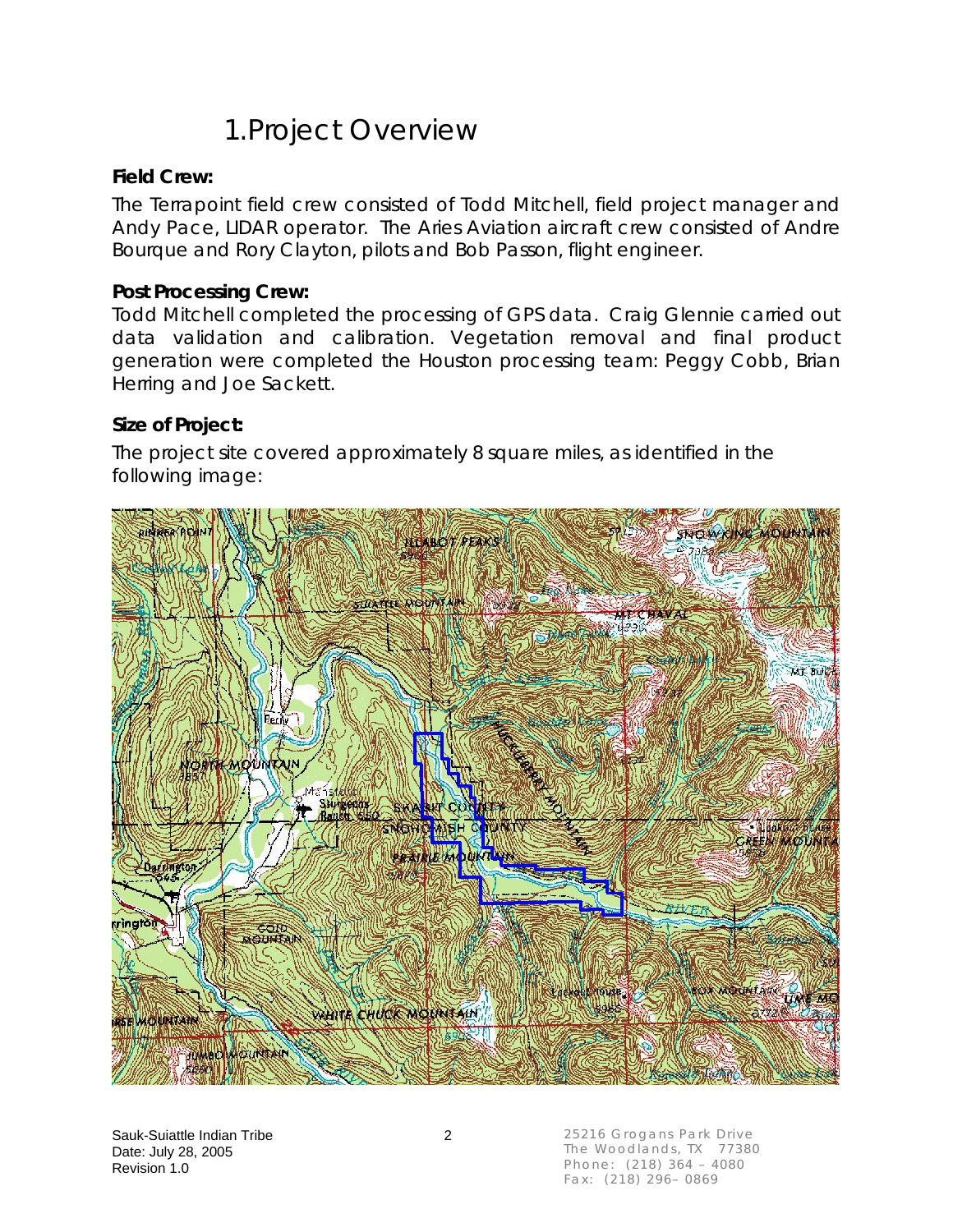### **Location:**

The project area is located in Skagit and Snohomish Counties, Washington .

### **Project Type:**

The purpose of this project is to provide a high quality DEM of the site for the Sauk-Suiattle Tribe.

### **Approximate Duration of Project:**

The field data collection took place from April 10<sup>th</sup> to April 19<sup>th</sup>, 2005. The control network and check point surveys were performed on April 7th, 2005.

Calibration, vegetation removal and product generation took place from June 15<sup>th</sup> to July 15<sup>th</sup>, 2005.

### **Number of Flights:**

Two flights were required to cover the project area with 22 flight lines.

### **Coordinate System(s) Used:**

All horizontal coordinate data was collected and referenced to NAD83 (1998) and NAVD88 and delivered in US State Plane Zone Washington North (4601). GEOID03 for CONUS was applied to the vertical component of all deliverables.

### **Survey Measurement Units Used/Delivered:**

All surveys were conducted and products delivered in US survey feet.

### **Processing Software Used:**

The following software was used to reduce the GPS kinematic data, compute the 3-D laser points, classify and edit laser points, produce shaded relief images and transform the ellipsoidal heights to Orthometric:

- ArcView
- Flykin
- Microstation
- TerraScan
- TerraModeler
- TerraModel
- Terrapoint Proprietary LiDAR processing software

### **Capsule Review of Ground Control Survey(s) and Adjustment(s)**

Terrapoint's field crew acquired and adjusted the ground control survey information. Terrapoint collected all of their LiDAR data referenced to NGS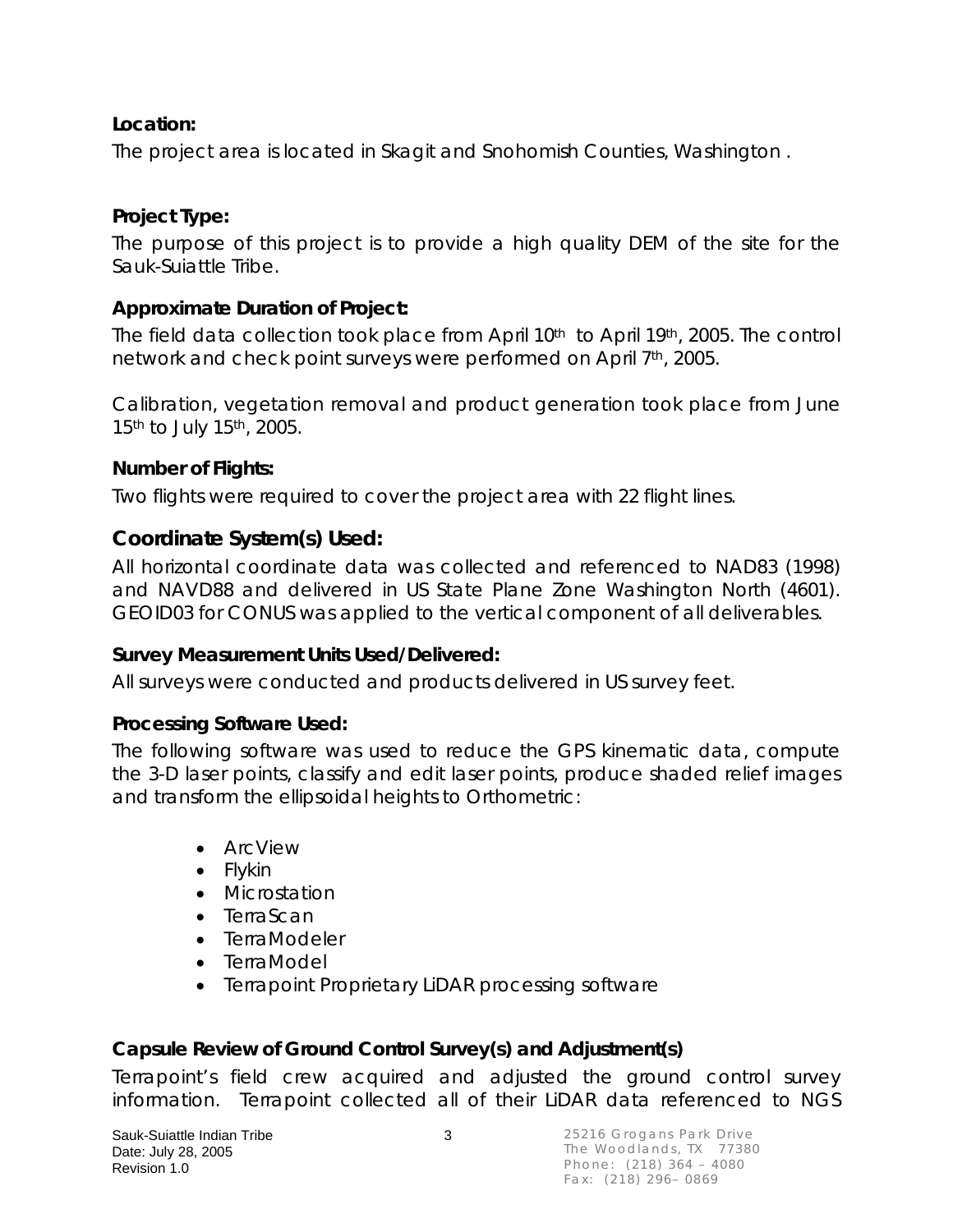monuments, including PID AE1858 and temporary Terrapoint monuments ARL1 and 229401. Kinematic GPS check points were acquired as discrete x, y, z points were collected as part of the ground truthing activities. A summary of control coordinates is given in Table 1.

| <b>Table 1: Control and Base Coordinate</b> |          |    |          |           |    |          |                                           |  |
|---------------------------------------------|----------|----|----------|-----------|----|----------|-------------------------------------------|--|
| <b>NAME</b>                                 | Latitude |    |          | Longitude |    |          | Ellipsoidal<br><b>Elevations (meters)</b> |  |
| AE1858                                      | 48       | 16 | 23.39780 | $-121$    | 39 | 34.13741 | 142.6619                                  |  |
| ARL1                                        | 48       | 09 | 27.37695 | $-122$    | 09 | 50.17267 | 16.6241                                   |  |
| 229401                                      | 48       | 31 | 33.87820 | $-121$    | 25 | 36.99562 | 77.5670                                   |  |

# 2. Health and Safety

Following Terrapoint's safety procedures, the field crew conducted a safety meeting upon arrival at the project site.

## 3. Equipment Used

### **Aircraft Type:**

Two Navajo twin-engine aircraft (C-GQVP and C-FVZM) were used for this project. The aircraft were based out of Arlington Municipal Airport. The Navajo were typically flying at an altitude of 3500 or 3000 feet AGL (above ground level) for the duration of the survey.

### **Sensors Used:**

Two systems were used in parallel to accomplish data collection:

- 1. Terrapoint's 40 kHz ALTMS (Airborne Laser Terrain Mapping System), flying at an optimum height of 3500 ft AGL at 140 knots (C-FVZM). The system consists of a 36-degree full angle laser, a Trimble 4700 GPS receiver and a Honeywell H764 IMU unit. The nominal flight line spacing was 1070 feet, providing overlap of 50% between flight lines.
- 2. Terrapoint's 20 kHz ALTMS (Airborne Laser Terrain Mapping System), flying at an optimum height of 3000 ft AGL at 140 knots (C-GQVP). The system consists of a 36-degree full angle laser, a Trimble 4700 GPS receiver and a Honeywell H764 IMU unit. The nominal flight line spacing was 917 feet, providing overlap of 50% between flight lines.

### **GPS Type(s):**

Three Sokkia GSR2600 dual frequency GPS receivers were used to support the airborne operations on this project.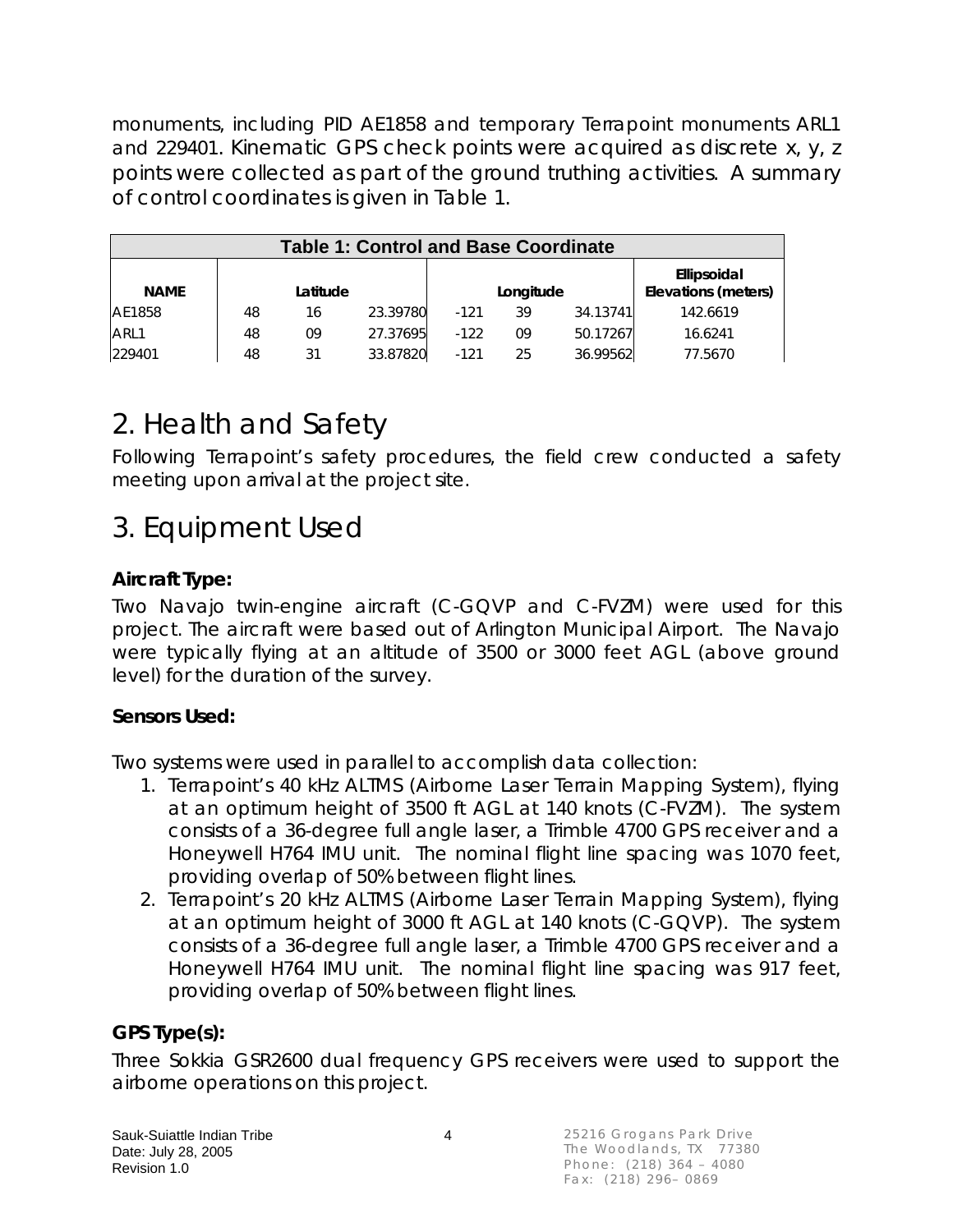## 4. Accuracy

The following list itemizes the accuracy attainable over the project area, as a function of terrain type and vegetation cover. Note that the accuracy quoted is the accuracy of the attainable DEM, once it is processed and edited to this stage. All data accuracies quoted relate to post processed GPS/IMU/LiDAR solutions.

Accuracy is as follows, quoted at the 95% confidence level (2 sigma),

- 1. Absolute Vertical Accuracy: +/- 15-20 centimeters on Hard Surfaces (roads and buildings) +/- 15-25 centimeters on Soft/Vegetated Surfaces (flat to rolling terrain) +/- 25-40 centimeters on Soft/Vegetated Surfaces (hilly terrain)
- 2. Absolute Horizontal Accuracy: +/- 20 – 60 centimeters on all but extremely hilly terrain.
- 3. Contour Accuracy: 2 ft Contour National Map Accuracy Standard (NMAS)

To verify that the accuracy criteria were being achieved, kinematic checkpoints were compared with a triangulated surface generated from the bald earth LiDAR points.

A comparison of LIDAR data with 296 kinematic checkpoints collected along two roadways within the project site yielded the results given in Table 2 (values in meters).

| <b>Table 2: Kinematic Point Comparison</b> |          |  |  |  |  |
|--------------------------------------------|----------|--|--|--|--|
| Average dz                                 | $-0.036$ |  |  |  |  |
| Minimum dz                                 | $-0.159$ |  |  |  |  |
| Maximum dz                                 | 0.078    |  |  |  |  |
| Average magnitude                          | 0.045    |  |  |  |  |
| Root mean square                           | 0.055    |  |  |  |  |
| Std deviation                              | 0.041    |  |  |  |  |

# 5. Quality Control

Quality control of the data was ongoing throughout the process. Following data acquisition, preliminary GPS processing was conducted in the field to ensure completeness and integrity.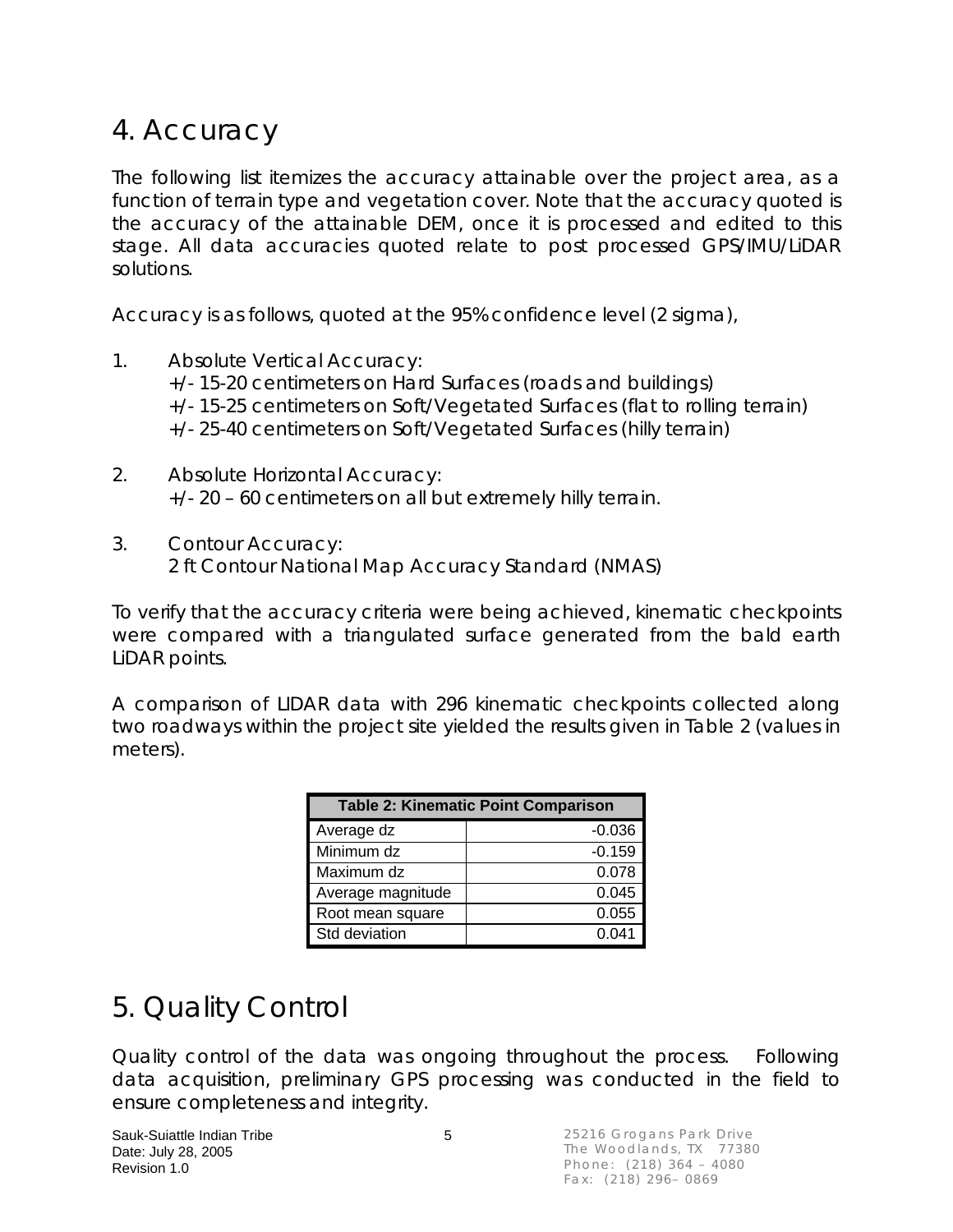The GPS and inertial data were processed in tandem to achieve the best positional result. Once the position and attitude of the aircraft were known at each epoch (1-second intervals), then these data were integrated with the laser ranges to provide a position for each data point on the ground. The data were then processed using the proprietary laser processing software suite to produce coordinates.

Each flight involved setting up two base stations to collect data. Utilizing two base stations ensures GPS data collection in the event that the main base station fails. For all flights the GPS data were of high quality. This minimized the absolute error for the aircraft position.

The primary quality control tool for the laser ranges is the percentage of returns that are received back at the laser after it has emitted a signal. The acceptable range for returns, typically between 90% and 95% was met for this project. Lower percentages are normal over water and other poor reflectivity surfaces.

Terrapoint also utilizes a proprietary software package that performs a fully automated analysis of the quality of the LIDAR data using overlapping flight lines. Our flight lines overlap 30 to 50% on either side and thus 60 to 100% of points can be checked for overlap consistency. The overlap analysis attempts to minimize the differences in overlap areas by fine-tuning the calibration parameters of the LIDAR system.

## 6. Point Generation

The points are generated as Terrascan binary Format using Terrapoint's proprietary Laser Postprocessor Software. This software combines the Raw Laser file and GPS/IMU information to generate a point cloud for each individual flight.

All the point cloud files encompassing the project area were then divided into quarter quad tiles. The referencing system of these tiles is based upon the project boundary minimum and maximums. This process is carried out in Terrascan.

The bald earth is subsequently extracted from the raw LiDAR points using Terrascan in a Microstation environment. The automated vegetation removal process takes place by building an iterative surface model. This surface model is generated using three main parameters: Building size, Iteration angle and Iteration distance.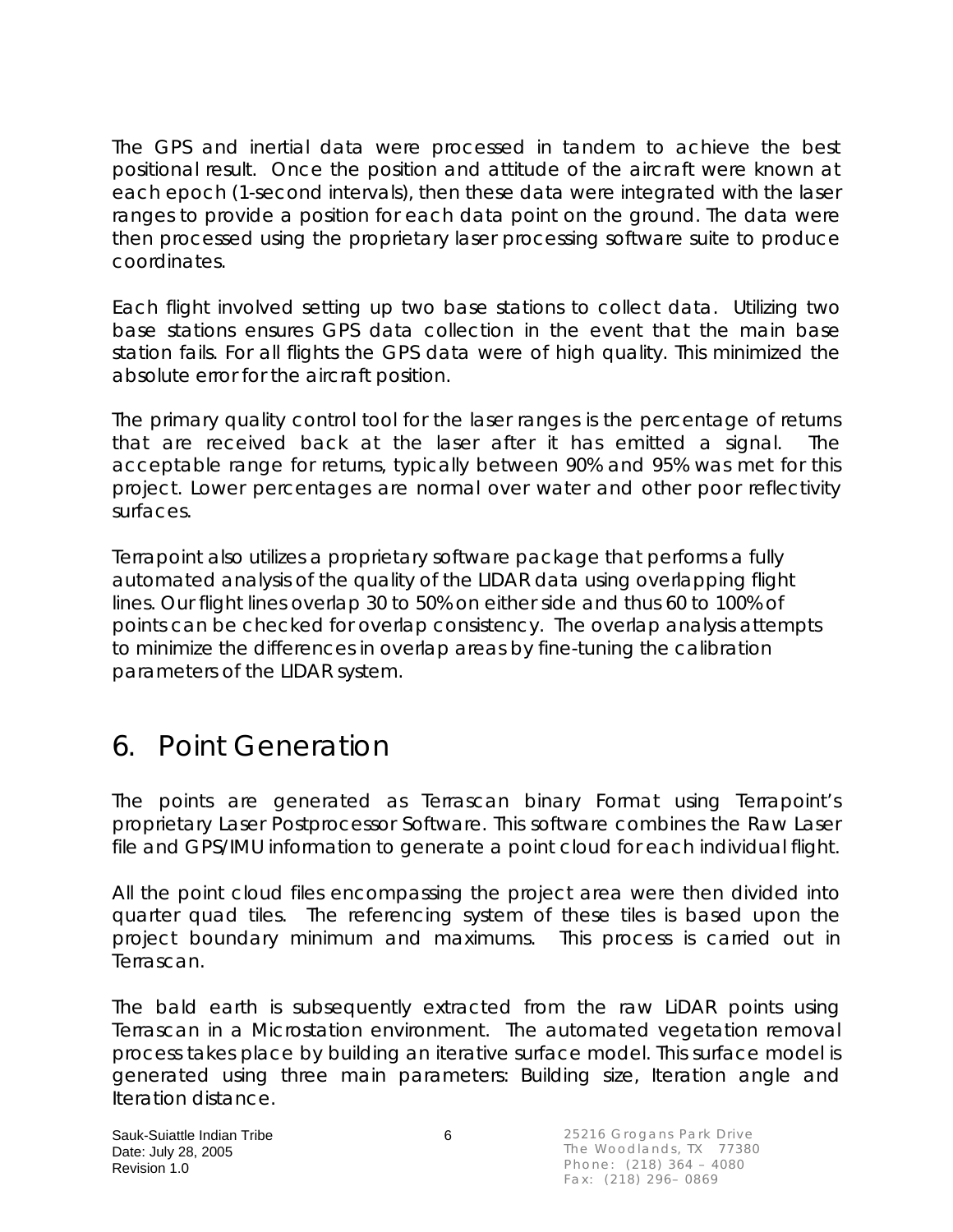The initial model is based upon low points selected by a roaming window and are assumed to be ground points. The size of this roaming window is determined by the building size parameter. These low points are triangulated and the remaining points are evaluated and subsequently added to the model if they meet the Iteration angle and distance constraints (fig. 1). This process is repeated until no additional points are added within an iteration.

There is also a maximum terrain angle constraint that determines the maximum terrain angle allowed within the model.



Figure 1: Terrascan iteration methodology.

(Image Source: Terrascan User's Guide, www.terrasolid.fi)

# 7. Quality Control

Once the data setup has taken place the manual quality control of the surface occurs. This process consists of visually examining the LiDAR points within Terrascan and correcting errors that occurred during the automated process. These corrections include verifying that all non ground elements, such as vegetation and buildings are removed from the ground model and that all small terrain undulations such as road beds, dykes, rock cuts and hill tops are present within the model.

This process is done with the help of hillshades, contours, profiles and crosssections. To correct misclassifications, a full suite of Terrascan and custom inhouse data tools are used.

## 8. Deliverables

Below is a list of the deliverables for this project:

All LiDAR Data Products were delivered on DVD–ROM. Two copies were provided.

Full Feature or All Return Point Data (DEM)

Data delivered in format: